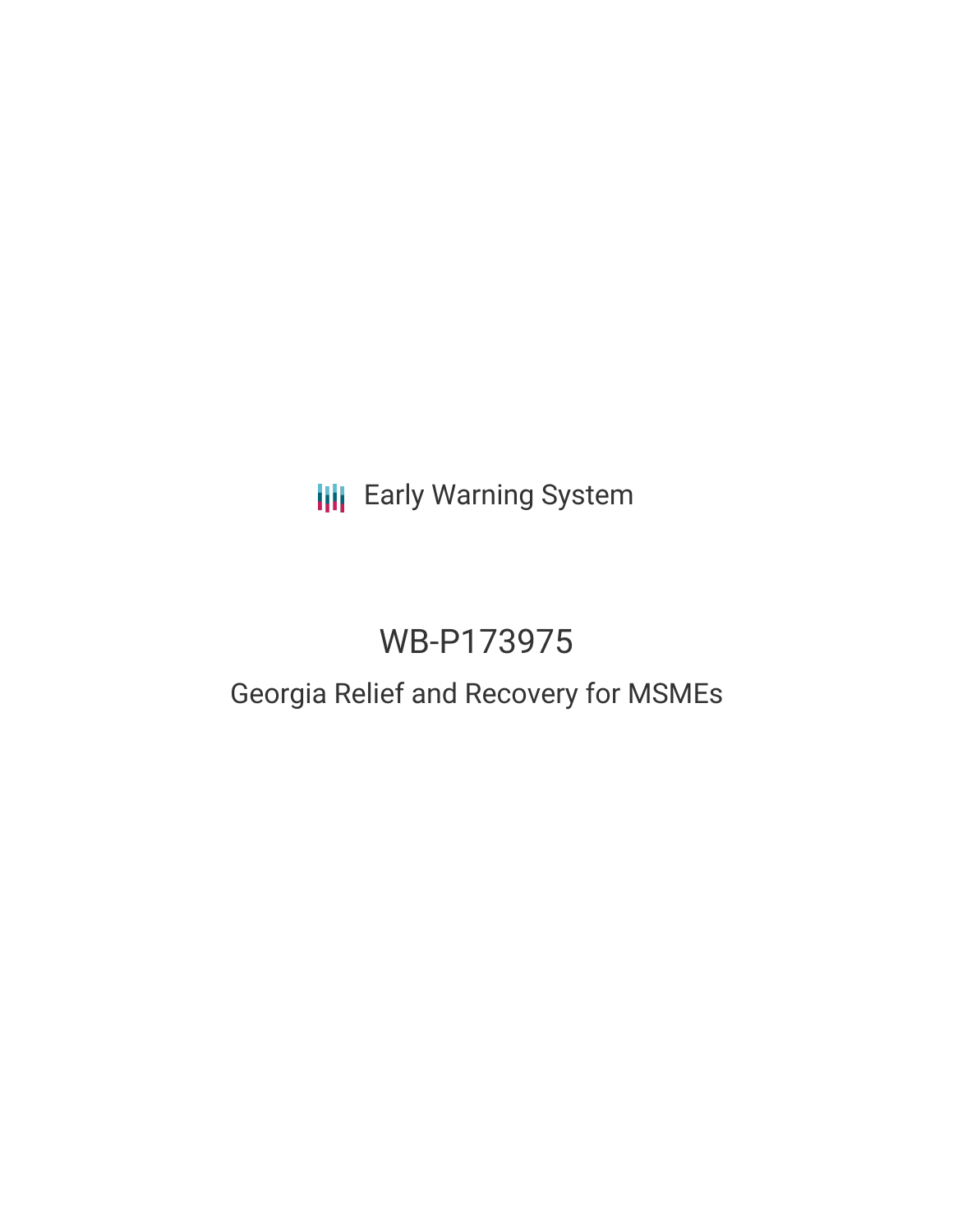

#### **Quick Facts**

| <b>Countries</b>               | Georgia                                                   |
|--------------------------------|-----------------------------------------------------------|
| <b>Financial Institutions</b>  | World Bank (WB)                                           |
| <b>Status</b>                  | Approved                                                  |
| <b>Bank Risk Rating</b>        |                                                           |
| <b>Voting Date</b>             | 2021-05-11                                                |
| <b>Borrower</b>                | Georgia - Ministry of Economy and Sustainable Development |
| <b>Sectors</b>                 | Finance                                                   |
| <b>Investment Type(s)</b>      | Loan                                                      |
| <b>Investment Amount (USD)</b> | \$100.00 million                                          |
| <b>Project Cost (USD)</b>      | \$100.00 million                                          |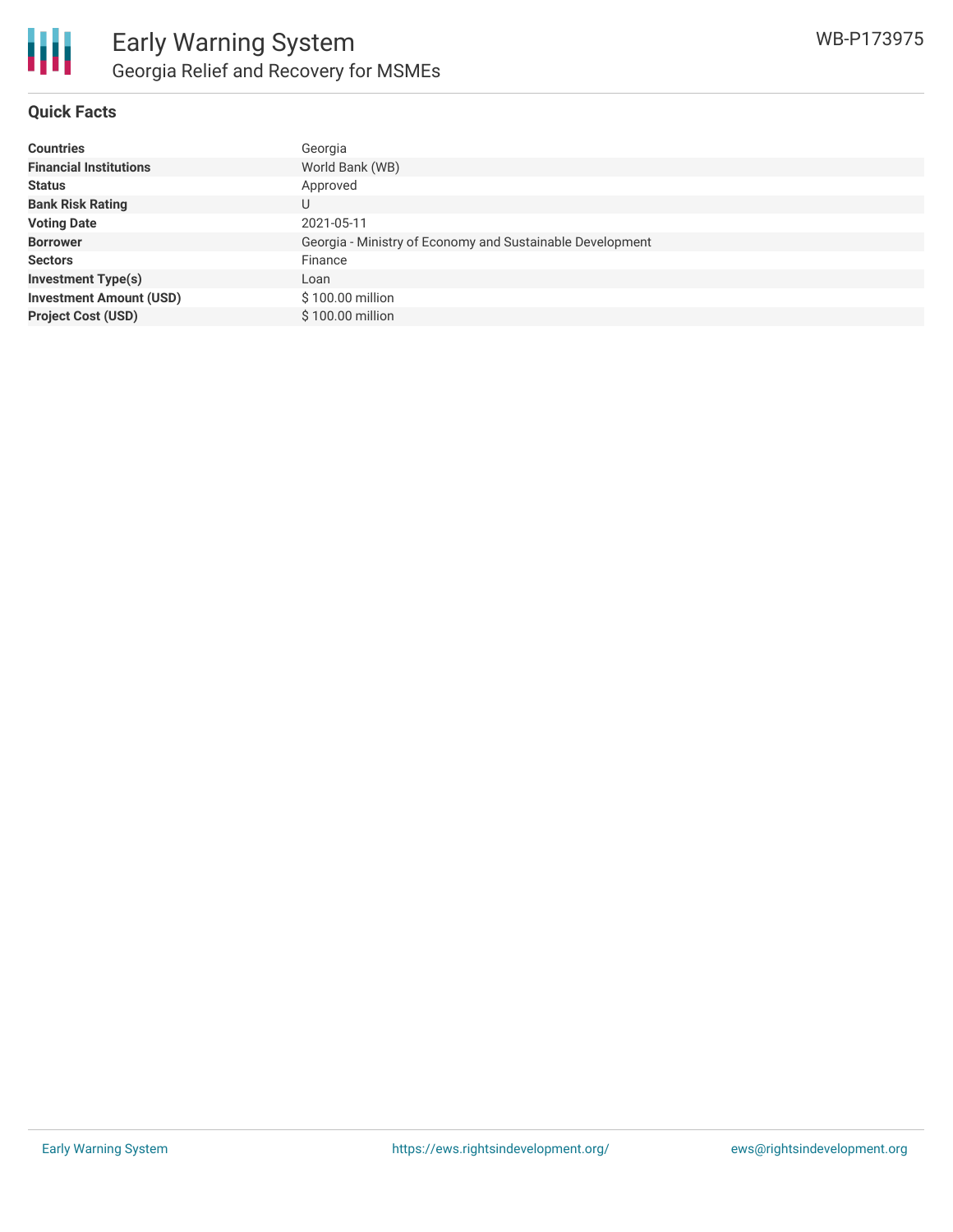

### **Project Description**

According to the Bank's website, the project provides funding to the Ministry of Economy and Sustainable Development to provide relief to micro, small, and medium-size enterprises and support their recovery after Covid-19, including by strengthening the enabling environment for access to finance.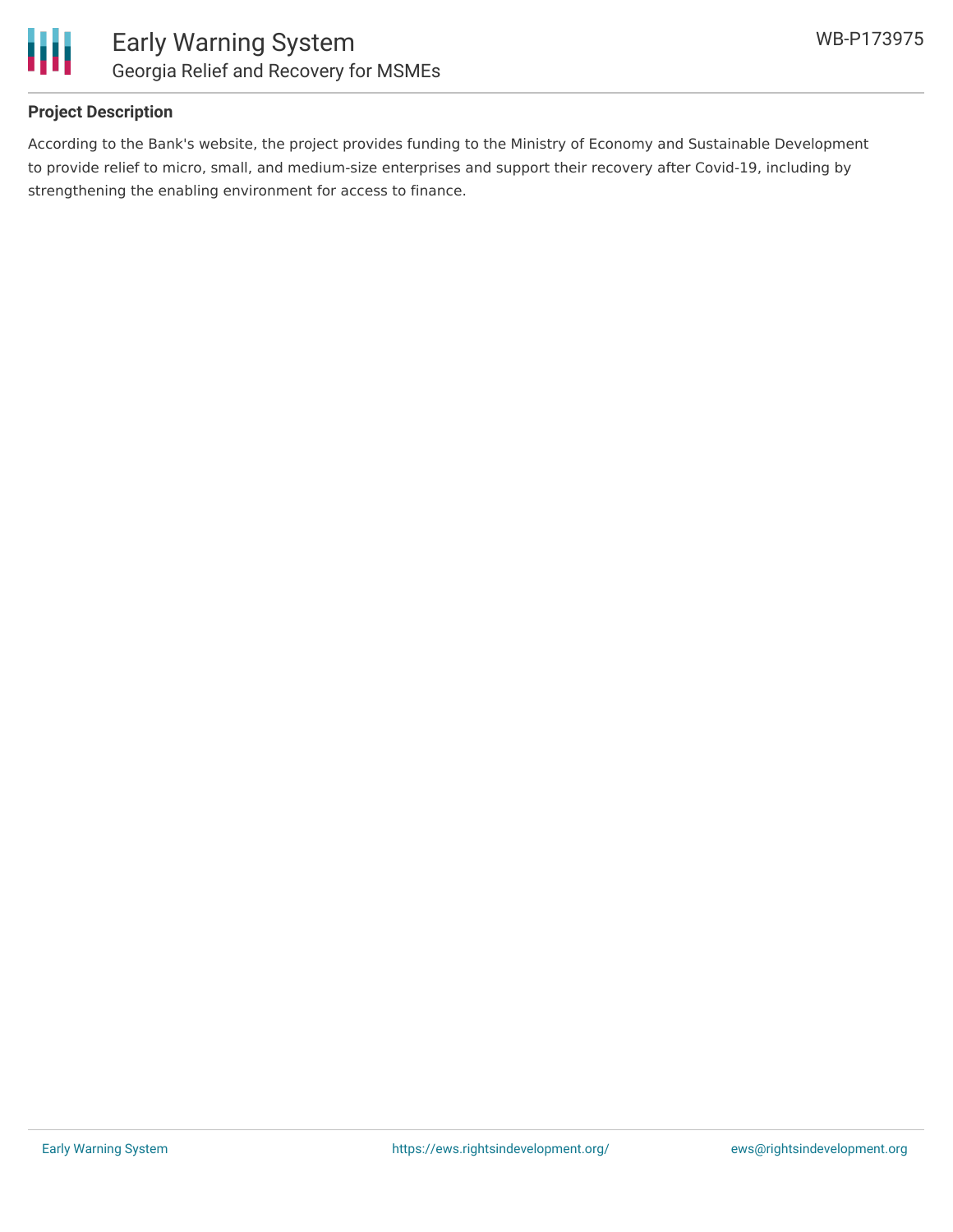

## **Investment Description**

World Bank (WB)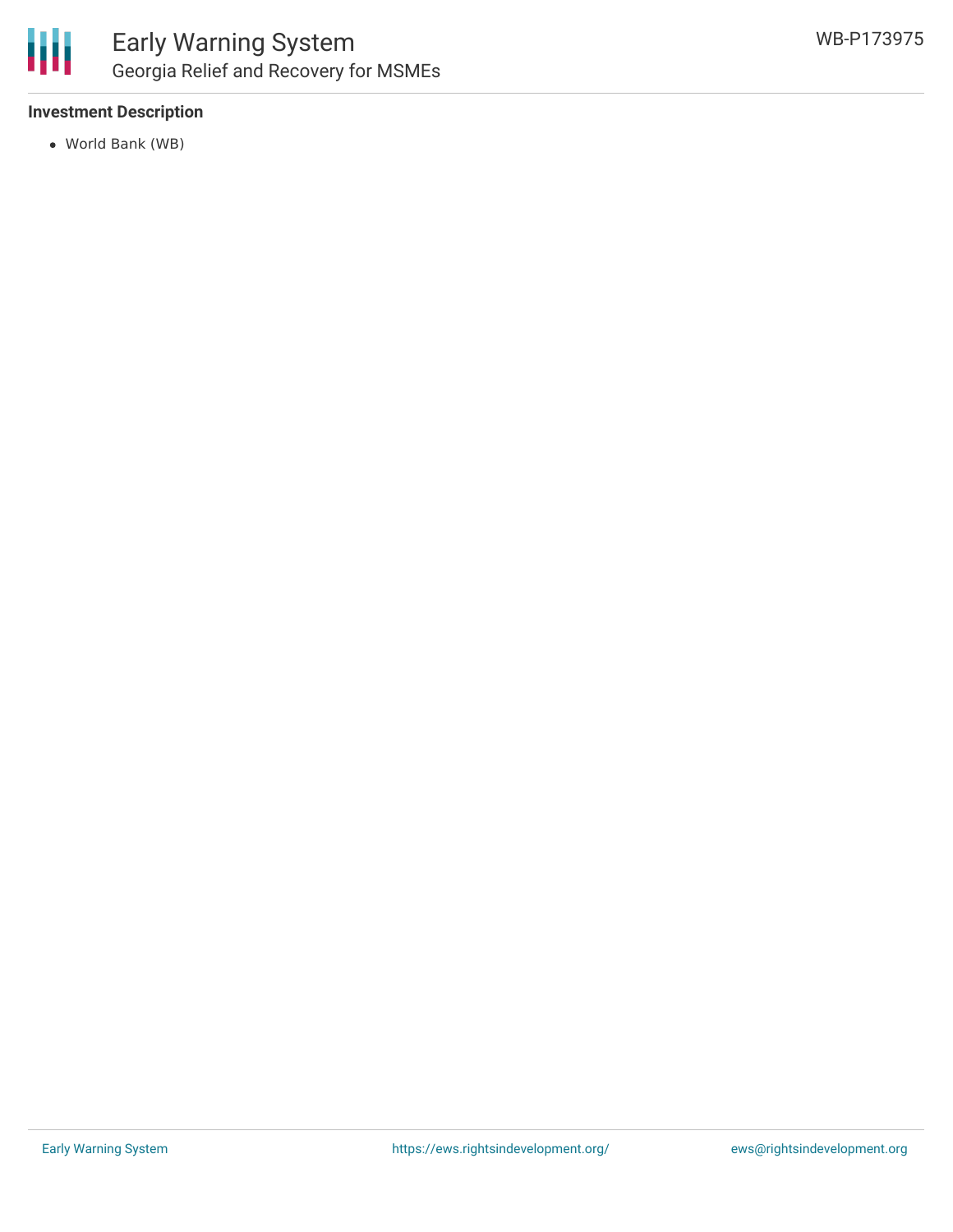## **Contact Information**

PROJECT CONTACT INFORMATION

Borrower - Ministry of Economy and Sustainable Development Ekaterine Mikabadze First Deputy Minister of MOESD emikabadze@moesd.gov.ge

Implementing Agency - Enterprise Georgia Irakli Nadareishvili Deputy Minister of MOESD inadareishvili@moesd.gov.ge

Implementing Agency - National Bank of Georgia Natalia Tchkoidze Head of Payment Systems Department Natalia.Tchkoidze@nbg.gov.ge

#### ACCESS TO INFORMATION

To submit an information request for project information, you will have to create an account to access the Access to Information request form. You can learn more about this process at: https://www.worldbank.org/en/access-toinformation/request-submission

#### ACCOUNTABILITY MECHANISM OF THE WORLD BANK

The World Bank Inspection Panel is the independent complaint mechanism and fact-finding body for people who believe they are likely to be, or have been, adversely affected by a World Bank-financed project. If you submit a complaint to the Inspection Panel, they may investigate to assess whether the World Bank is following its own policies and procedures for preventing harm to people or the environment. You can contact the Inspection Panel or submit a complaint by emailing ipanel@worldbank.org. Information on how to file a complaint and a complaint request form are available at: https://www.inspectionpanel.org/how-tofile-complaint